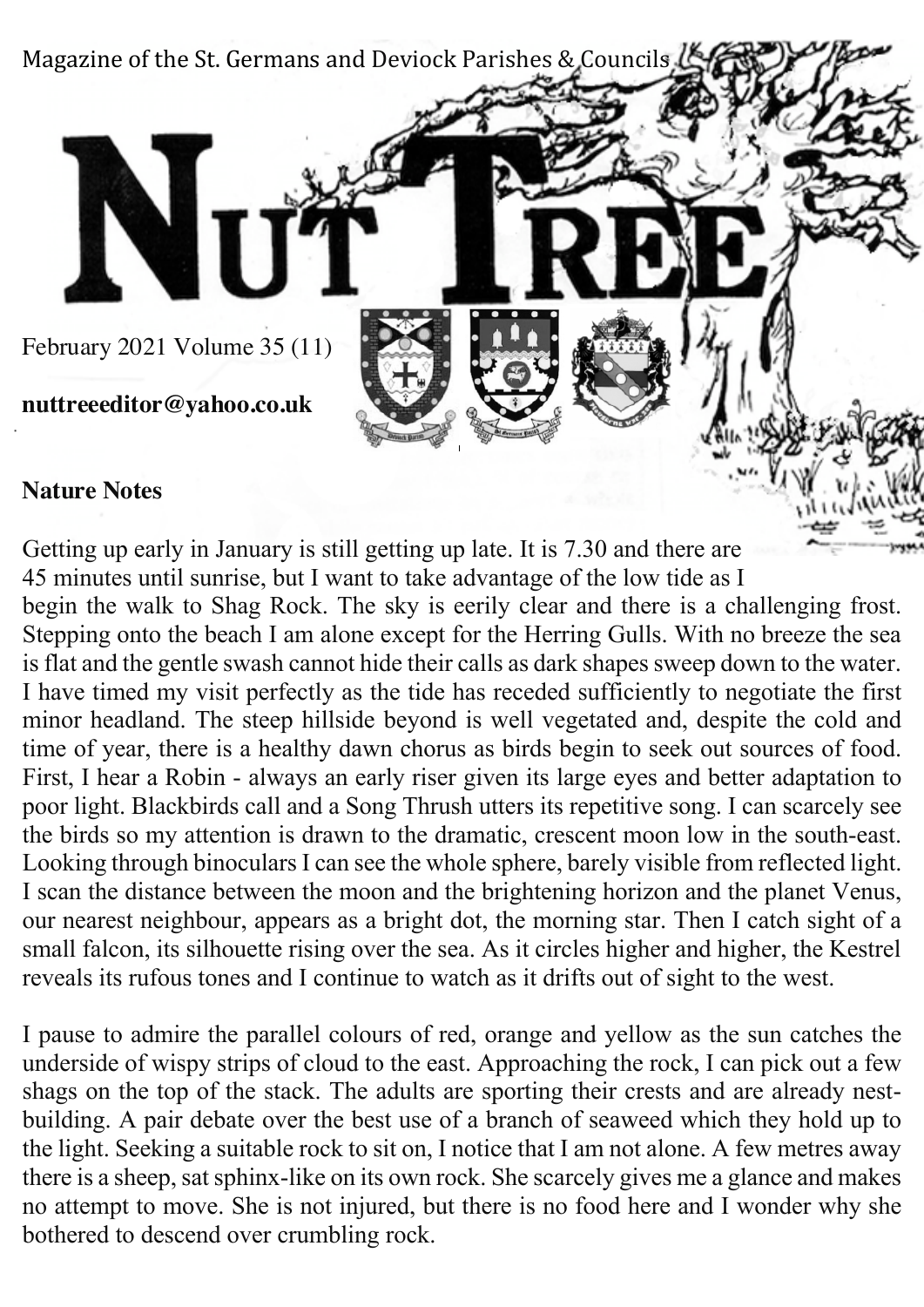The partial rainbow of colour dissipates as the bright disc of the sun pokes above the horizon beyond Rame Head. The day dawns and a Raven croaks high above, whilst a Buzzard mews from a treetop high above the cliffs. I retrace my steps and walking closer to the cliffs there is the odd feeling of solid sand, frozen overnight. With increasing light, I can now pick out Redwings flying between ivy-clad bushes and challenged by Blackbirds. These Scandinavian thrushes are winter visitors and feeding so close to the sea indicates the coldness of the conditions. There are many Blackcaps too, easily picked out by their loud chats – there has been a big influx this winter. But one bird defeats me, the Black Redstart, another winter visitor – there were four here over Christmas but they have moved on. Closer to home I pass one other person, too late to witness the celestial attractions. I know that I am fortunate to enjoy some early exercise and to appreciate the solitude and the best nature can offer, all close to home. I have easily distanced myself from others, something that was difficult on this beach on the first day of the month.

### *Alan Payne*

# **Deviock Parish Council**

Forthcoming virtual meetings: Full Council 11<sup>th</sup> February 7.30pm; Planning Committee 25th February 6.30pm. See Agendas for details prior to each meeting.

Housing Needs Survey**:** A final report based on residents' responses to the Deviock Housing Needs Survey will be submitted by Cornwall Council in due course.

Slipway: Cormac is hoping to complete works on the Seaton beach slipway in early February.

Assets: The Parish Council has adopted the Seaton BT phone box and will begin refurbishment work when safe to do so. An order has also been placed for a replacement noticeboard in Seaton (the bus shelter location).

As the Parish Office remains closed until further notice, please contact the Clerk via email if you have an enquiry (clerk.deviockpc@btinternet.com, Mon-Fri). See the website at: www.deviockparish.org.uk (where Agendas and Minutes are available). To comment on a planning application, go to: www.cornwall.gov.uk/environment-and-planning/planning/.

# **Deviock Parish Council Loan Fund**

The Council provides interest-free loans (up to £1,000) to local organisations for specific projects (subject to terms and conditions). Please contact the Clerk or one of the Councillors if your organisation thinks it could benefit from this service.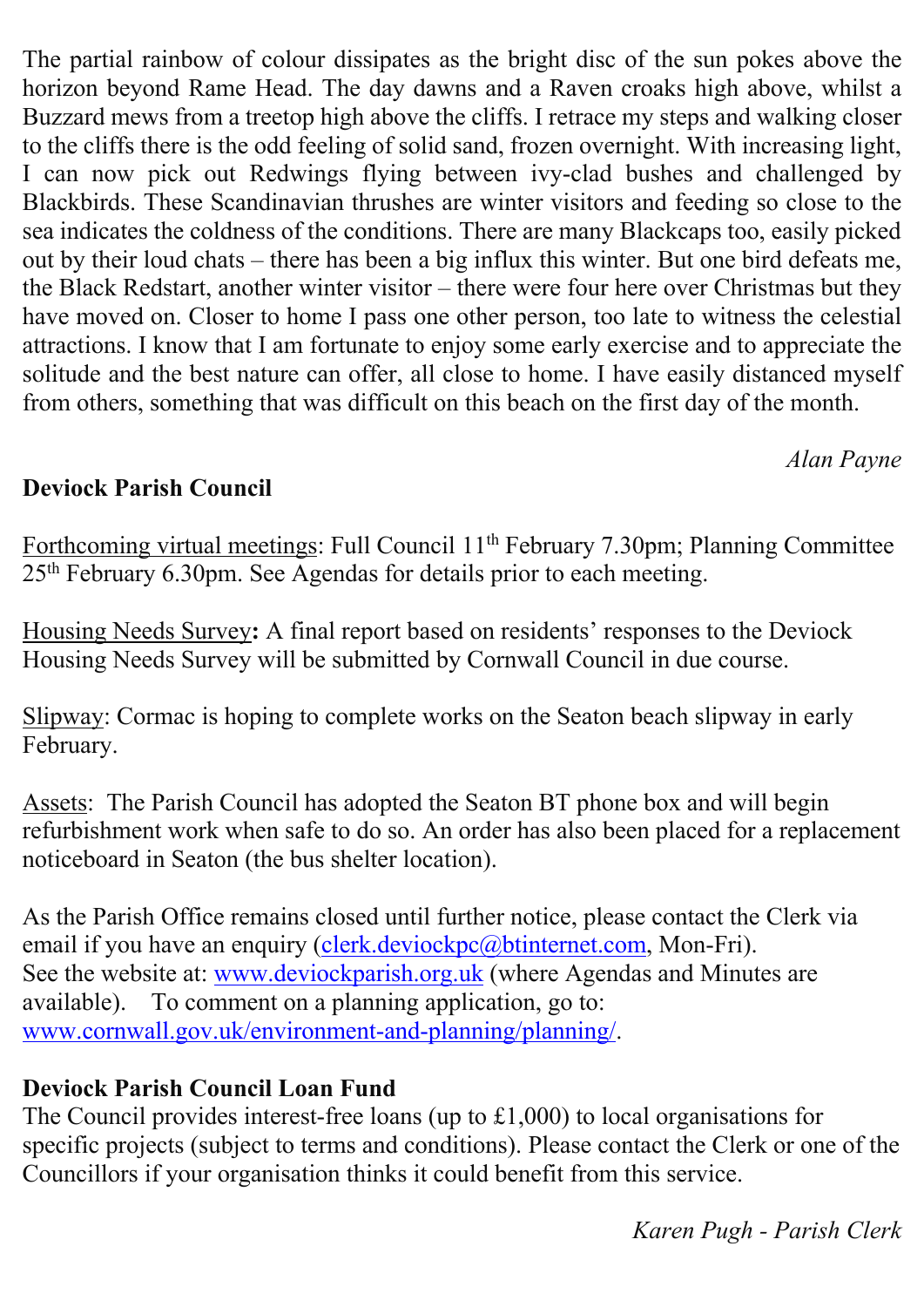# **Downderry Memorial Gardens Access Ramp**

Deviock Parish Council has arranged for the construction of an access ramp at the west entrance to the Memorial Gardens. This work is expected to be carried out at the end of February, weather permitting, which means that access will only be available from the Beach Hill end. We apologise for any inconvenience this may cause but welcome the increased accessibility to the Gardens that will follow. *John Croft*

### **St Germans Parish Council**

During this COVID wave it seems like we are all treading water and going nowhere fast. Still things are happening. The Old White House, Pub, Shop corner kerb was marked out in the first wave and is being worked on as I write and will be finished in the second wave. Please be careful, particularly when approaching for the first time.

The Council have obtained funding for the next stage of progressing to a 20mph zone for the village of St Germans. This will be a feasibility study on reducing traffic speeds in various areas. We were surprised at the number of vehicles doing 40mph in both directions outside the Village Hall. Sometimes when people complain about excessive speeds it needs proof to get any action. When the study is finished we will be consulting before any changes are made.

The Bethany Chapel saga is moving to the next stage which is to establish the level of need before any decision can be made, it has been registered as a site of community interest allowing us time to investigate possibilities. A survey is being done on Survey Monkey online at www.surveymonkey.co.uk/r/NRWMQTY or there is a link on the Council's web site or, if you cannot access these, then paper copies will be at each notice board for returning. We cannot visit people or canvas in the current lockdown so please use the link. The building itself is beyond saving but a community use may be established.

Tideford Playpark is still closed as we are trying to sort out a lease, this means that the equipment which needs repair is unsafe and will not be covered by insurance and we cannot spend public money on something that we do not own or lease. It is a 'Catch 22' and the situation is made worse by the old lease having legacy Trustees who may still have an interest.

The Council is still functioning online although discussion is more difficult. We are getting more requests for funds from Charities due to the normal funding raising channels not working. The Citizens Advice Bureau are asking for help as their workload has grown dramatically and is bound to increase in the future.

The next online meeting is on Monday 25th February at 6.00pm. There will be a link to the meeting listed on the calling notice and agenda. Keep safe. *Cllr Nigel Witton*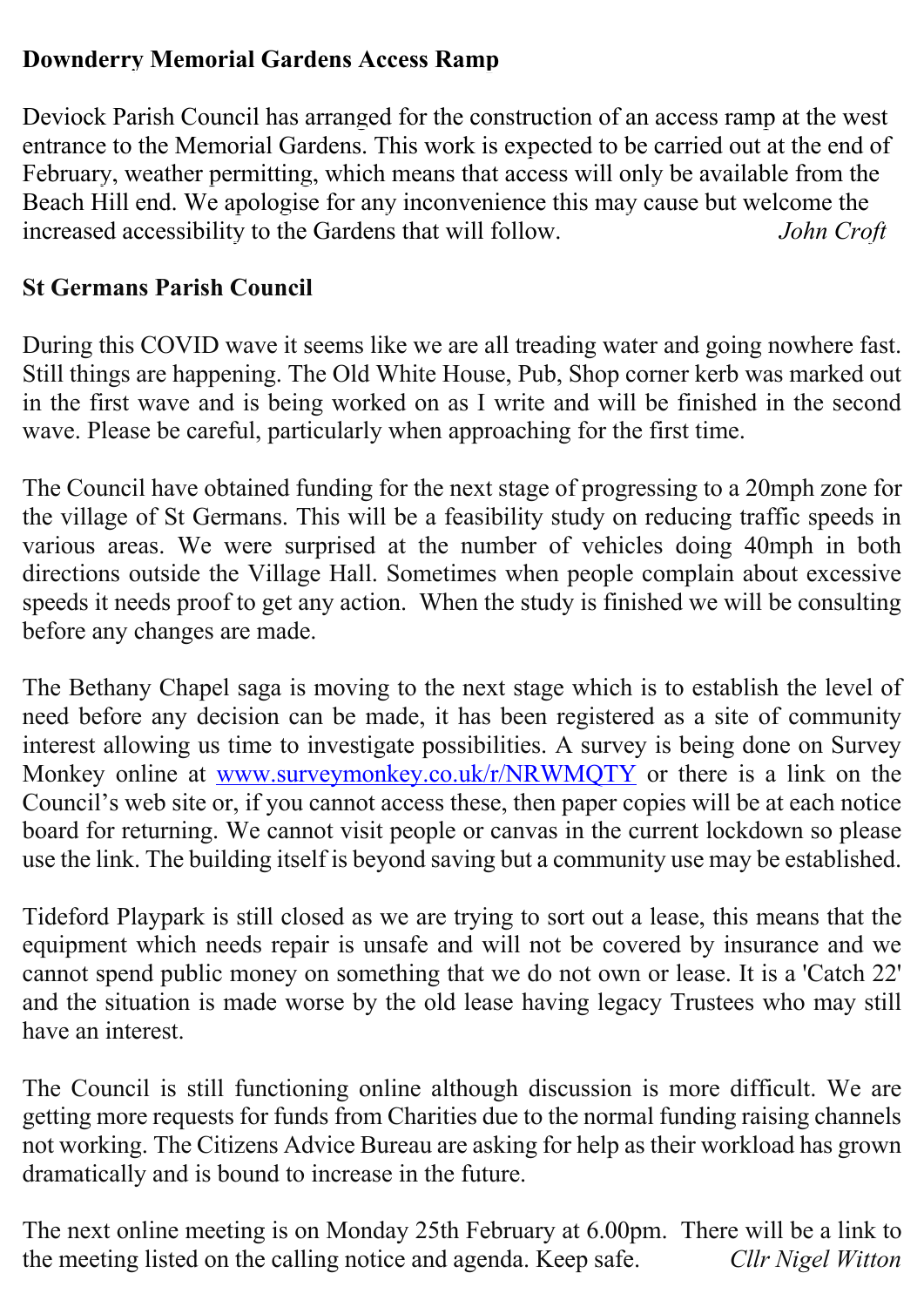# **News from County Hall - Cllr Richard Pugh**

Spaceport Cornwall partner, Virgin Orbit, successfully completed its first full orbital launch of Satellite technology, bringing Cornwall one step closer to a launch from UK soil. Virgin Orbit accomplished their first commercial launch with the company's aircraft Cosmic Girl taking off from Mojave Air and Space Port in California.

Following the partial success of their first launch demo last May, the Virgin Orbit team have been focused on getting to this second launch. The work leading up to the launch benefited hugely from operational refinements as the Virgin Orbit team completed technical milestones at a much faster and more efficient pace compared to the initial demo.

The payload consisted of 10 Cubestats selected by Nasa and primarily designed and built by USA universities. As Virgin Orbit's key delivery partner in the UK the flights success validates Spaceport Cornwall's Campaign to become the UK's first Horizontal launch spaceport by proving Virgin Orbit's mobile launch system is capable of providing a responsive, affordable and efficient way to launch small satellites. In a much needed boost to the local and nationwide economy post-coronavirus Spaceport Cornwall is set to further strengthen the UK and Cornish industry by bringing 150 direct Jobs by 2025. Through this groundbreaking initiative an additional 240 jobs will be created in the supply chain and ancillary activities: positioning Spaceport Cornwall at the heart of the UK space industry by raising Cornwall's profile on the global stage.

If I can help anybody with Cornwall Council related issues, please contact me on 01503 220768 or richard.pugh@cornwallcouncillors.org.uk

*Cllr Richard Pugh*

# **Editorial**

Happy New Year from our first edition of 2021 - or happier at least, we hope. Through the global turmoil of 2020 (pandemics, lockdowns, Brexit, renegade Presidents etc) there's a certain reassurance to be gained from the pervading sense of calm civility and community that's been evident despite all the adversity that has encircled (but thankfully never overwhelmed) us here in the Nut Tree parishes. When seen from here, it is striking how many recent controversies seem to be arguments between supporters of such polarised thought. What happened to the middle ground; recognising that in all complex problems there will rarely be a perfect solution and that the answer to finely balanced judgements will normally be found close to the middle not at the extremes? With vaccines and good sense we'll all hopefully soon be able to meet once again 'in the middle' more literally - in our pubs, shops, streets, countryside and beaches. With the breaking news that the G7+ will meet in Cornwall, maybe there's distant hope that one of their number may chance on a copy of the Nut Tree and take note of our priorities! Or maybe it's better that such things, in our quiet corner of Kernow, carry on just 'passing us' by? *Ed*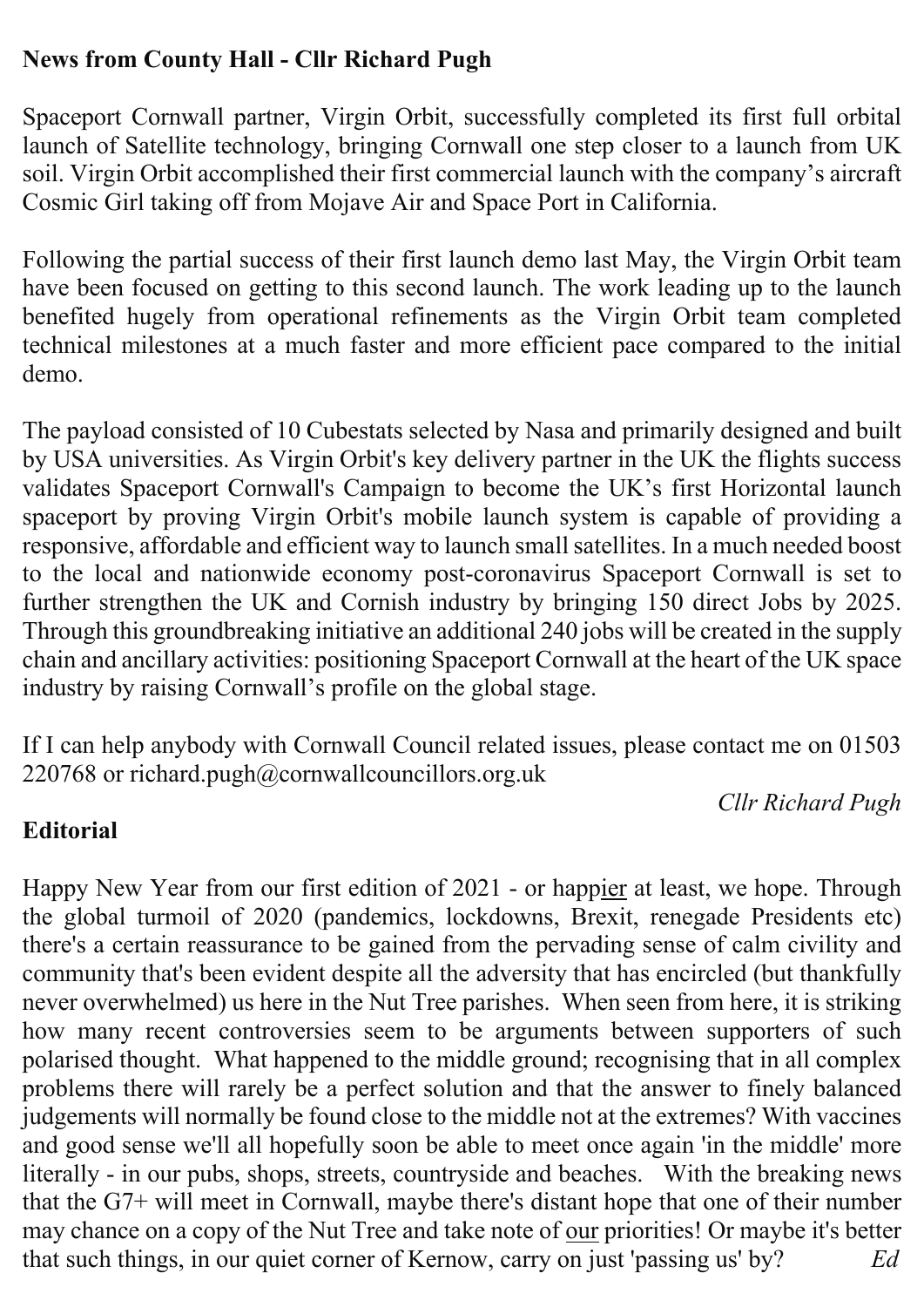# **Quay Lane Surgery Patient Participant Group**

Warmest wishes to everyone at Quay Lane Surgery, fellow patients and those particularly caring for loved ones at home. We will do our best to keep you up to date, but please be aware that news is changing sometimes daily, and what might be current at the time of writing, may not be exactly the same at the time of reading.

I would like to sincerely thank St Germans Parish Council for their generous donation to the PPG should extra medical and / or ancillary equipment be needed by the practice during the pandemic.

If you are shielding and urgently need support with your shopping or have any other welfare related issues - you can contact Jessica Hirons the practice Social Prescriber: Tel: 07976 122726 or e-mail jessica.hirons4@nhs.net. Please leave your Name, DOB and state that you are a patient with Quay Lane Surgery.

For patients who need help with shopping and other services who are not on the 'high vulnerable shielding' list - you can contact Volunteer Cornwall by telephone (01872 266988) or e-mail (requestforhelp@volunteercornwall.org.uk)

*Mrs Claire Croft - PPG quaylaneppg@gmail.com*

# **Quay Lane Surgery - Practice News**

I would like to update you on some urgent but hopefully short-term changes at Quay Lane Surgery. As you may be aware, COVID-19 infection rates for Cornwall are high. As well as supporting our patients, our colleagues are also being affected. All this is happening, while we are delivering the largest vaccination programme the NHS has ever delivered.

Our doctors, clinicians and administrative staff are at the forefront of the vaccination programme and will be working shifts at the vaccination hub. We want to deliver vaccines to you and your families, as quickly and safely as possible. To help us do this national guidance has advised us to reduce all non-urgent work.

Our GP practice will remain open. You should continue to contact us if you have an urgent concern or have symptoms you are worried about. Please use the e-consultation portal on our practice website or contact us by phone. If you do need to speak to us by telephone then it may take a little longer to get through; we will ask some extra questions to allow us to triage your call. We will continue to offer urgent and emergency appointments and ask that you please be patient with us during this time.

If you have a routine problem that can wait, it will really help us if you wait until our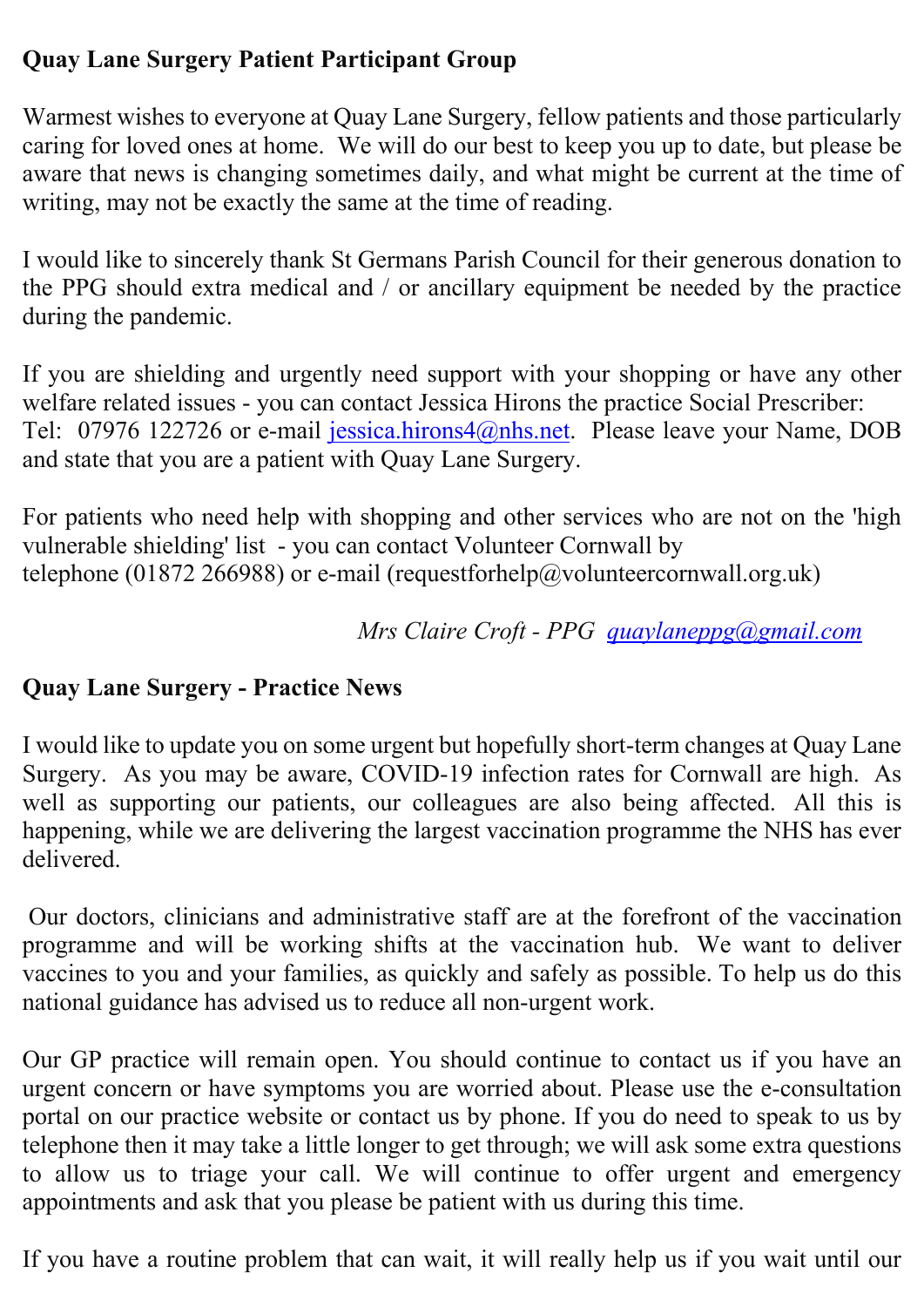normal services resume in approximately  $4 - 6$  weeks. This will allow us to ensure we can redeploy staff to run the vaccination clinics.

You can use your local pharmacy for advice and you can also contact NHS.uk or call 111 for support. NHS 111 is available 24/7 and as well as providing advice can also direct you to a local service and let them know you are on the way.

Our vaccination programme has started and we are currently inviting patients, using the national priority list, to attend the vaccination centre at Millennium House in Pensilva, with a new centre opening at the China Fleet Club, Saltash in the next few weeks. As the vaccine becomes available we will contact patients to book an appointment so kindly ask that you please do not contact the surgery. Please be reassured we are all working as hard as we can to look after you and ensure a vaccination programme happens quickly and safely to protect us all.

*Mrs Debbie Todd - Practice Manager*

#### **Simple Ways to Save the Planet**

It seems appropriate in the first Nut Tree of 2021 to wish you a happy new year. A change of year is often a good time to contemplate a change of leaf. I'm not a great believer in firm resolutions, as I find they break too easily, but am quite content to adopt the concept of aspirations. A desire to do just a little bit better.

These aspirations can be small at the start of the journey. Do you reuse or recycle as thoroughly as you might? Can you reduce your food waste? Buy less clothes? Drive less, walk and cycle more? Shop more locally? Eat more seasonally? Reducing consumption of animal products will also help, as much of the land deforested for soya is used for animal feed. So buy less meat, but of a better quality and always free range, organic where possible. Be flexible and prepared to accept failure and fallibility along the way. But most importantly keep aspiring. Any small steps to make improvements may feel insignificant, and probably are, but here is the crux... it may be insignificant but do it anyway! A mass of insignificant steps totalled together will have an impact. Forget what is happening on a global scale, for this environmental movement needs to start locally. And together we can make a difference.

*Lizzie Stroud*

#### **Community Thanks**

Elsbeth Dunkey would like to thank everyone for their cards and kind thoughts.

Thank you to all residents in Seaton Park for dropping off donations of food, before Xmas for Liskeard and Looe Foodbank . This was gratefully received, our car boot was full and apparently it weighed 48.20 kilos ! *Jo and John, Trebula, Seaton Park*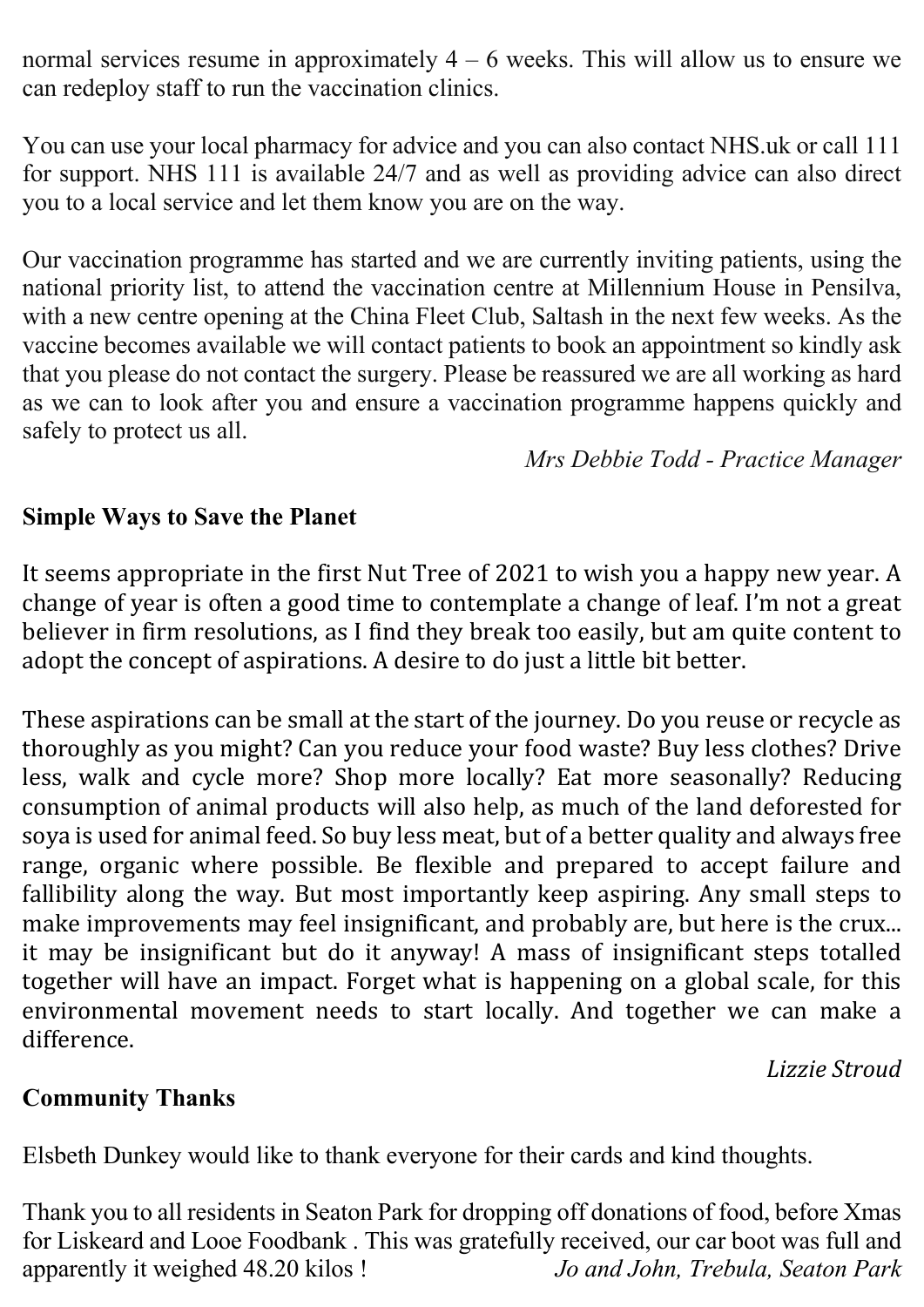### **A special message of courage and strength** *(Ed note: my headline not Charlotte's)*

Thank You!!! Hi Everyone! It's Charlotte here. It's been 4 weeks now since I lost my leg, as you can imagine it's been a hard time full of pain and grief and loss of independence. I may have lost a lot but the love I've felt this last month is more than many will experience in a lifetime. I may be biased but there is truly something special about our community and I feel immensely blessed to live amongst you all.



Everyday I get to look out my front door and see a tree full of

beautiful messages from you all, I have the heart of the village in my garden. I have to thank everyone immensely for your generosity and donations to help my family and me. The money so far has allowed me to buy an I-walk, a piece of equipment that will give me independence and make my daily life easier for years to come. The rest of the money will eventually go towards the leg that allows me to live out my passion. Dancing is something that sets my soul on fire, when I dance all my cares and worries disappear and I forget for a moment that I have an illness, and to me that is priceless. It was important for me to tell you all, each and every one of you are amazing loving people with beautiful hearts and I cannot wait to see you all again very soon! I do post updates on my Facebook page of what I'm up to so please feel free to give me a follow. Best wishes,

*Charlotte Evans and family Xxx*

#### **St Germans Thursday Club**

Whatever happened to 2020? We might wish that it had brought us all 20/20 vision of the future, but we blunder through, hopefully supporting each other and doing as little harm to our environment as possible. A daily walk, or time in the garden is a task, a right and a privilege. For me an especial joy is the sight and sound of the curlews at the river...usually egrets and only rarely at this time of year, a heron. But those curlews - one day we'll see one with a beak that curves up...aha, an avocet! but never yet...

Many thanks especially to our Chairwoman Jean for her wonderful idea, from all Thursday Club members, for the delightful bouquets in December. Those who had the very pleasant task of taking them round enjoyed sharing smiles and having a brief chat with recipients. My bouquet, slightly edited, still has lovely, perky white daisies to cheer a rather gloomy January.

Another surprise in February, but wild horses wouldn't drag it from me yet....

Keep in touch - phone our Chairperson, Jean Mills (01503-230324), or leave me a note at Merryweather Cottage (just along from St Germans shop).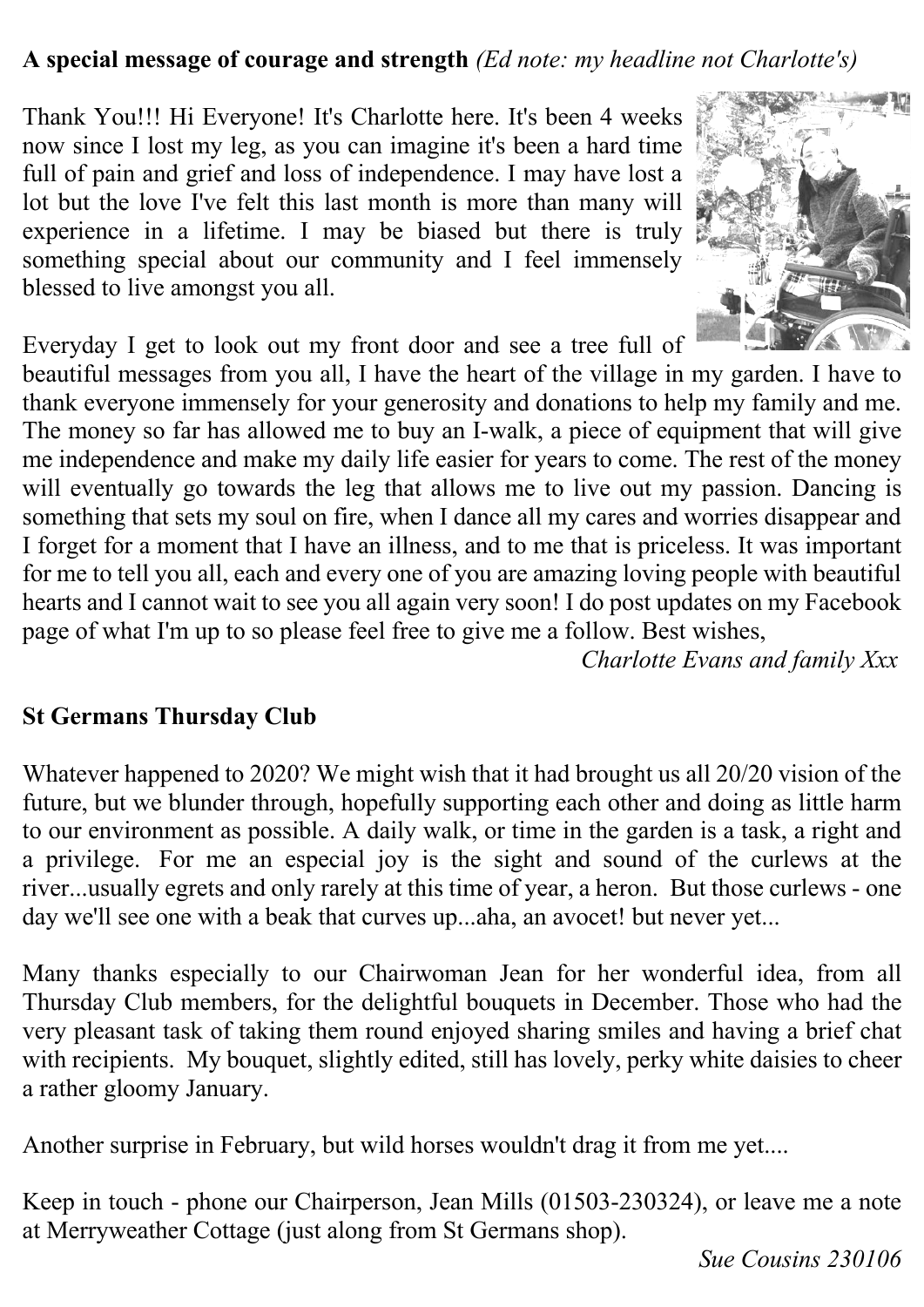#### **News from DaSRA - Downderry and Seaton Residents Association**

Is your internet slow and inconsistent? Residents are coming together to create a 'Community Fibre Partnership' with Openreach bringing Superfast Fibre to your home (FTTP.) Using the "Community Fibre Partnership' scheme, we need to register all addresses in the area who are interested, then Openreach will put together an obligation free quote. Openreach will pay a portion, the rest is for the community to finance and this can be funded by government gigabit vouchers, £1500 vouchers for residential properties and £3500 per business property (including sole traders.) DaSRA Committee Member Caroline Frith, with resident Caroline Walmsley, are co-ordinating a list of residents wanting their property to be included in this register. If you would like to register your interest, please provide your email and postal address by email to dsfibrepartnership@gmail.com or to  $info@dasra.co.uk$  so you can be added to the list. We will get back to you when we have more information and decide if, and how, we go forward. Keep an eye on DaSRA's Facebook page for updates. Caroline Frith 07747 602820

No apologies for repeating an earlier Nut Tree post as we look ahead to continuing Lockdowns. We are all coping as best we can with these necessary enforced restrictions on our contact with one another, but do remember there is help if you need it. Downderry and Seaton Good Neighbours Group, set up in alliance with Volunteer Cornwall at the start of last spring's first Lockdown, has enjoyed a few quiet months, but our kindly neighbours are ready and willing to resume their befriending role, giving support to residents who continue to be restricted in their own social contacts. If, over the coming weeks, you, or someone you know, need some level of support, do get in touch, email: info@dasra.co.uk. 01503 250911/01503 250332. Stay Safe.

*Laura Done, Chair DaSRA*

#### **Community Bus News**

Let's hope we can run more services in 2021 than we managed in 2020! We have made it this far, so let's stay safe and hunkered down until we can take our turns to be vaccinated, which hopefully will provide the key to so many much missed activities returning to our lives, including operating the Community Bus.

The community bus committee met at the end of December 2020 to discuss the latest state of play. For now the situation is as follows:

The bus is being well maintained and we are holding to the regular schedule for maintenance checks. Last year during the first lockdown we fitted a new battery and solved some problems with the brake sensor lights. The bus is "exercised" regularly to keep it running well. Insurance, tax and MOT are all up-to-date in preparation for a restart of services, whenever that becomes possible.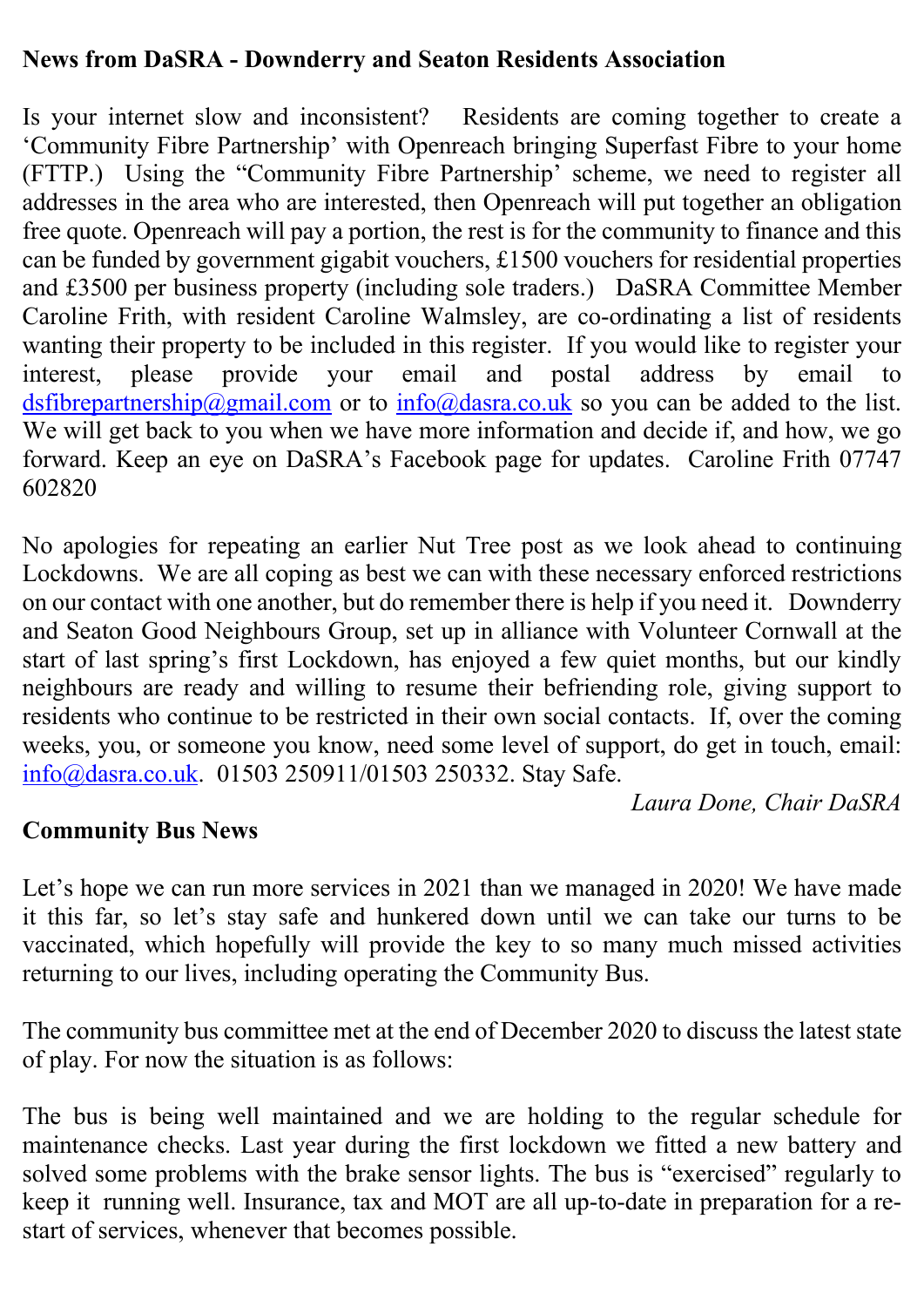During the second lockdown last year Jem Hall, our deputy chairman and operations officer, drew up a set of "Covid-safe" operating protocols with a view to getting services up and running again. Part of that action has involved reducing the seating capacity to just seven passengers to improve social distancing. We managed one experimental outing in late September to try out the operating procedures - cleaning interior surfaces, hand sanitising, facemasks, social distancing etc. It worked well, but the time did not feel ripe to restart scheduled services.

Obviously Coronavirus events then conspired against us all with the pandemic worsening in the final weeks of last year leading to another national lockdown.

The committee has agreed unanimously, that there is, sadly, no early prospect of restarting our service with the duration of the latest lockdown uncertain.

In the meantime, however, we are putting our house in order for the spring with an AGM by Zoom planned to sign off the 2020 set of financial accounts. We will keep you posted on the details.

Jo Woodley, our 300 Club officer (see below) is doing a great job keeping the vital monthly draws running to secure one of the continuing sources of financial support for the bus, and Sue and Geoff Booth are continuing with their jigsaw/books/bric a brac sales to help with other fundraising in the absence of our coffee mornings. This is all especially important, when there is no income from running services, but we still have to carry significant costs of course. A big thank you to you all for continuing to support us in these efforts.

Let's all pull up our shirt sleeves, get vaccinated and prepare for spring. In the meantime stay patient, stay safe, and stay well.

*Kevin Done (Chairman). Email: kevindone@hotmail.com 01503 250911*

# **Downderry Community Bus 300 Club**

Firstly, I must thank you all for donating your £12 annual sub. to OUR bus. For sure, this year she will be back on the road and we will be enjoying our trips out of the village?? Let's hope so. This (and last) month's winning numbers

|                          | December 1st No. 77 Jacquie Cottage January 1st. No. 12 Neil & Ann Asprey |
|--------------------------|---------------------------------------------------------------------------|
| 2nd No. 90 Dee Crutchley | 2nd. No. 158 Kathy Pope                                                   |
| 3rd. No. 125 Olga Britta | 3rd. No. 31 Marie Bersey                                                  |

Thank you all.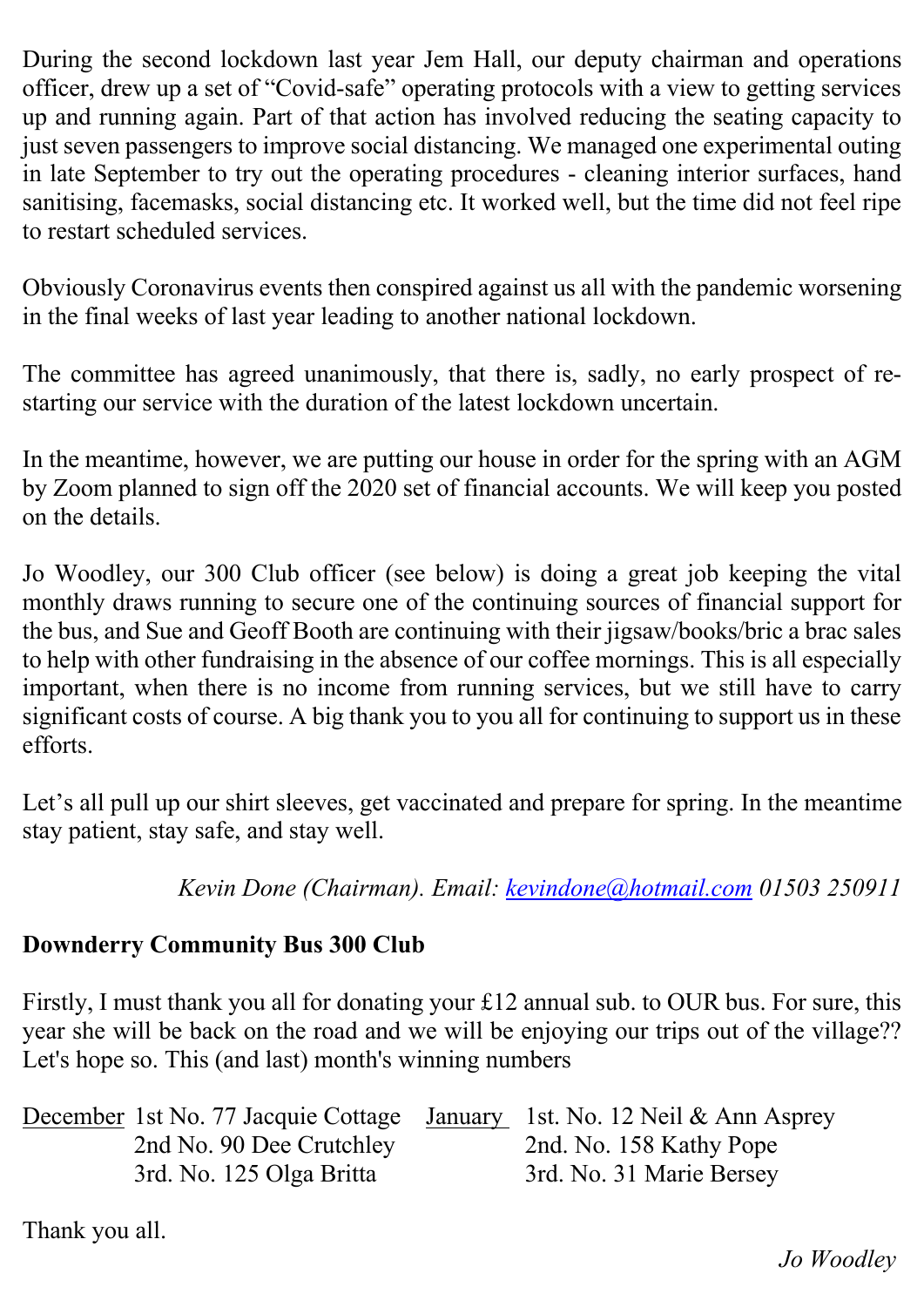#### **Hessenford News**

Hello all. The first and most important news this month is saying congratulations to Rachel, Dan & Harry and to welcome little (very little) Matilda to their family and the world. Matilda was born a little earlier than expected and we thank the midwife concerned for being alert to the facts presented to her. We look forward to seeing Matilda when time allows. We hope the lockdown gives Mike & Di lots of time to spend with their new granddaughter. Further congratulations go to Bianca & Mark at Port Eliot on the birth of their son George on the Tuesday before Christmas.

So what else is there to tell you. Well, I haven't seen anyone in Tracey's, Lisa & David's or Number 2, St Anne's View yet so I can't welcome them by name. And I haven't seen Ian & Angela's new puppy yet. But I have met Harry a few times (I might steal him when Margaret & Nigel aren't looking) and he's gorgeous. Karen tells me that Willow's eye operation was a success so that's good news. Any other doggy stories I should know about? Or cats even!!

Jean, for those of you who remember her, is doing well in her Liskeard Nursing home. Some of us regularly correspond with her, and we hear back from her daughter, who of course can't see her at the moment but is in regular daily contact. Sue is doing well but still waiting for an operation date, so all good wishes go to her. And Anna is slowly recovering from her broken shoulder due to black ice. Chris is doing a sterling job I believe. [An update on one of whom who has lived in the village the longest is Anna, I missed her out in a previous article!!] I've just heard that Betsy's had a fall on black ice too but she assures me all is well and the coalman was there at hand to help her up.

Well, I don't think there's much else I can tell you about. Please do keep a look out on our Hessenford Covid page on FaceBook as there's interesting information and some lovely photos taken by one and all. Don't hesitate to add to what's there if you'd like to.

One thing I would highlight is the Rock Choir singing group. It is free for children if anyone's children would like to join in with this. It's a great organisation. I sing with them along with thousands of other Rockies Nationwide, including Rose. I also sing [on Zoom at the moment] with Pentiddy Singers and Cornwall Collective. CC also run a children's choir. I love singing, it makes me happy and is very uplifting. You don't have to have a perfect voice [as those of you who've heard me sing will attest to!!]. Try it!!

I hope all parents in the village with school age children are not finding lockdown too onerous when it comes to home schooling. I'm sure there are people out there willing to help virtually if required. I also hope our University/College students lives haven't been too affected by the rules and regulations and you are able to continue with your studies, etc.

Nearly forgot to tell you we collected £144.99 (and I'll round this up) in our Candle Collecting Boxes, so thank you to everyone who returned theirs. If by chance you've still got one with a few coins in it please return it to me ASAP. If you'd like to start collecting for next year there are still a few empty ones in the church and I'm sure I can get some more. I will have made the on-line payments to the Children's Society and CHSW by the time you read this.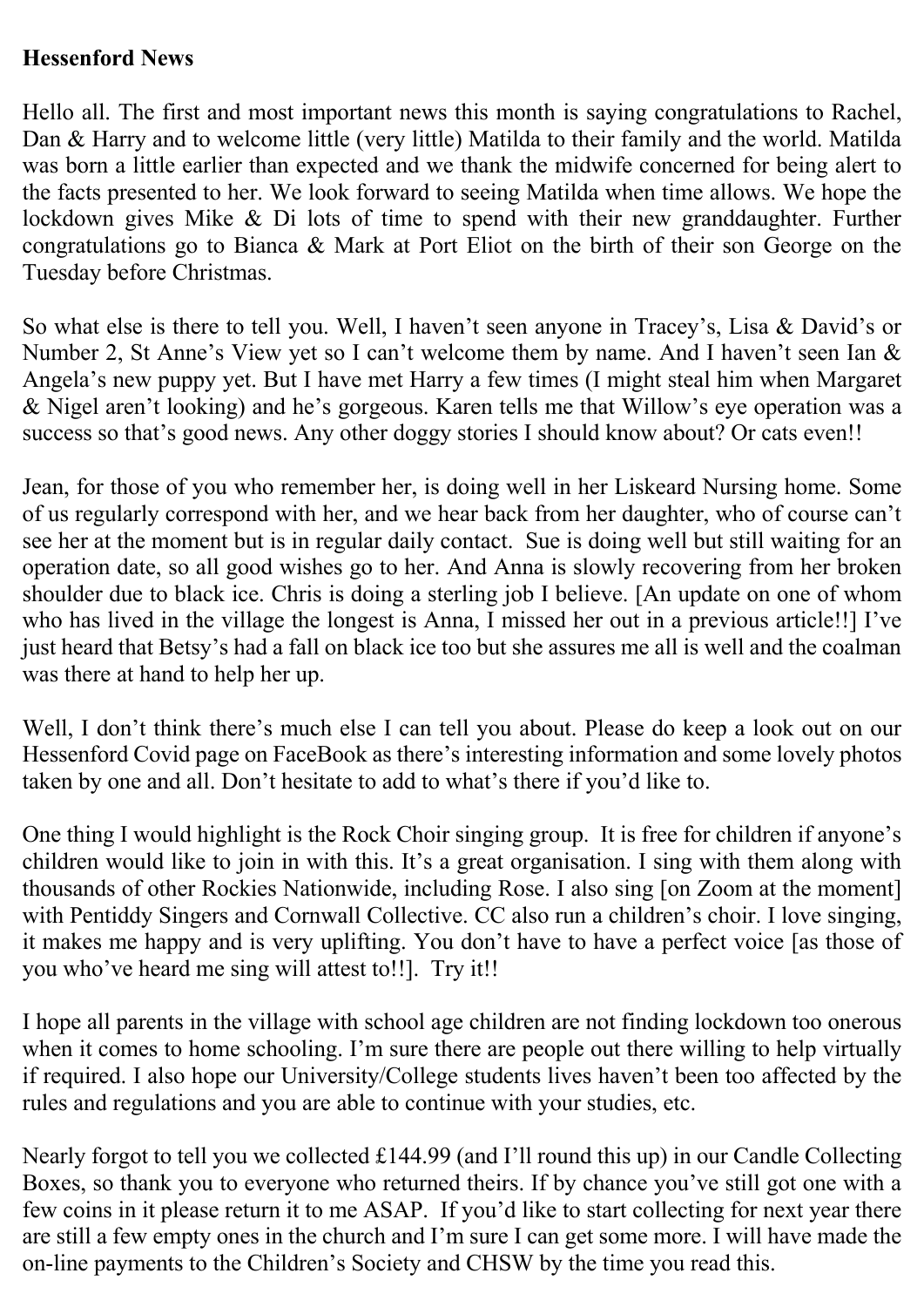So cheerio for now, stay safe & well and if anyone needs any help with anything please don't hesitate to ask. There's always someone in the village able and willing to help. Hope you all get your vaccinations soon. Desperate for mine so I can start doing more again with friends. Stay hopeful and positive and find something to keep you smiling every day.

### **Hessenford Church Hall**

Despite the flood protection of doors and walls, Hessenford Church Hall sadly flooded again on 18/19 December when the River Seaton burst its banks. We have applied for a grant to fund measures to dry the building out as soon as possible but it will be closed in the immediate term while we do this. As soon as the Hall is back in action we will let all of our regular users know. Thank you all for your patience.

*Fiona Bristow*

*Fran Moore*

### **St Germans & Area Public Transport Group**

A reminder first about the government guidelines during lockdown: you can continue using the public transport network, staying local, if you need to travel for certain reasons - to go to work, for permitted education, to buy essential things at shops, or obtain services, including medical needs. It is also permissible to use public transport to make compassionate visits. You may also leave your home to do these things on behalf of a disabled or vulnerable person or someone self-isolating. For a full list of what is permitted see the government website - **www.gov.uk** and go to **Coronavirus (COVID-19): safer travel guidance for passengers.**

The law says that you must wear a face covering unless exempt when travelling in England by Public Transport, and in substantially enclosed areas such as rail, bus and coach stations. Stay safe by sitting at least two metres apart. Board and disembark one person at a time. Pay fares with contactless cards if possible. Wash hands before and after travelling. Do not travel if feeling unwell. Plan ahead and consider travelling 'off-peak'. You will know, probably, that the GWR timetable has been amended - we are pleased to say that the printed timetable we produced in December is still largely accurate, except for one train each way Mondays to Fridays: the 1253 train to Plymouth is now cancelled, and the 0902 train to Penzance is cancelled. That means there are still over 20 trains a day each way stopping at St Germans station. Weekend trains are largely as in the printed timetable, but there are changes from time to time, and Sundays are especially prone to this. Remember, then, to check whenever you plan to travel. At present, trains in the local area are not busy at all.

Buses similarly are not busy, and are still following the same timetable as at the end of last year. Transport for Cornwall say, "We are running at normal service levels to continue